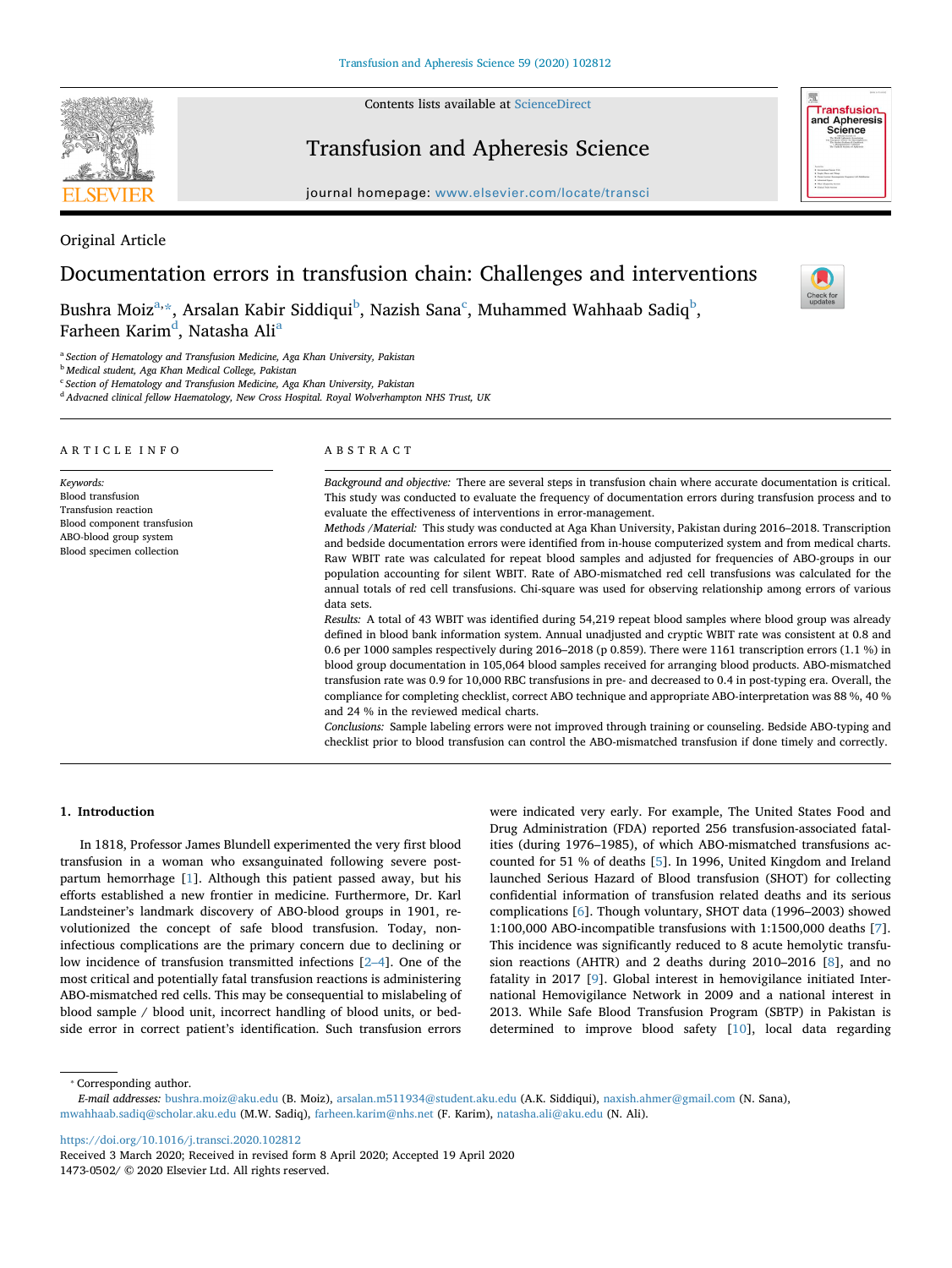documentation errors in blood transfusion is largely lacking except for a single centre report [\[11\]](#page-4-8).

Located in Southern Pakistan, Aga Khan University Hospital (AKUH) blood bank was established in 1985 and was accredited by JCIA and CAP in 2006 and 2016 respectively. The blood bank has a computerized information system since its inception, and historical blood group-check was the only measure used to avoid ABO-mismatched transfusions. Wrong blood in tube (WBIT) was defined as the mismatch between current and recorded/historical blood group of the patient in question [\[12](#page-4-9)]. The incidence of ABO-mismatched transfusion (1:15785), its mortality (1:71033) [[13\]](#page-4-10) and WBIT (1:1789) [\[14](#page-4-11)] prompted initiation of bedside ABO-typing prior to blood transfusion in the hospital. Hands-on-training to perform and interpret ABO-group was provided to 1400 staff nurses through 50 teaching coordinators. Side-by-side, a pre-transfusion checklist was developed to ensure that the right patient received the right blood. Nurses' competency for transfusing blood and ABO- testing was maintained annually.

This study aimed in determining the various documentation errors in the transfusion chain and evaluating the significance of bedside-ABO typing and the checklist in minimizing the frequency of ABO-mismatched red cell (RBC) transfusions.

#### **2. Material and methods**

### *2.1. Setting*

This study was conducted at Aga Khan University Hospital (AKUH), Pakistan, a 700-bedded tertiary care academic institute with services for trauma and transplant patients. Its annual blood collection is approximately 40,000 units with facilities for component manufacturing, apheresis and stem cells collection. The hospital transfusion committee (HTR) monitors various clinical and managerial quality indicators and meets monthly to discuss transfusion related issues. Matters arising are discussed/resolved with chief medical officer (CMO) from time to time. HTR's performance is reviewed annually by the hospital leadership seeking recommendations for further improvement.

#### *2.2. Transfusion protocols at hospital*

#### *2.2.1. Blood sampling for arranging blood*

Blood samples are collected in EDTA tubes by staff nurses, phlebotomists or physicians and labeled with pre-printed labels, having two patient identifiers (full name and medical record number). Sample labeling is done at the bedside after confirming the identification verbally from the patient/attendant and cross checking from his/her wrist band as per institutional guidelines. There is no addition/correction of patients' information in sample's labeling or requisition once received in blood bank. There are regular teaching sessions for nurses/young doctors and phlebotomist for correct blood draw and labeling of the tube.

## *2.2.2. Historical ABO check in blood bank*

Transfusion orders are made by clinicians through computerized physician order entry (CPOE). After receiving the sample, blood bank technologists perform the necessary technical work including historical check for blood group. Results of blood typing are added as individual reactions with anti-sera and red cells while blood group interpretation is made by the computerized system according to programmed dictionary. Entering blood group results for a wrong patient or changing blood group in the system is captured as a transcription error. In case of current vs. historical typing mismatch, a fresh sample is requested for re-typing.

## *2.2.3. RBC unit type and screening results confirmation before dispensing*

The blood units are re-typed before dispensing. The blood bank information system (BBIS) does not allow releasing of reactive blood units to the patients. An ABO-bedside typing card with necessary accessories was issued with red cell units by the blood bank. As per institutional policy, ABO-card is sent for a patient's first RBC transfusion at the hospital while patients with known ABO-type and with a history of previous transfusions are exempted from bedside typing.

#### *2.2.4. Bedside ABO typing*

On receiving a blood unit, two nurses establish the identity of correct recipient, completes check list and performs bedside ABO-typing to ensure patient's readiness for transfusion. This test (Serafol ABO BioRad, Gmbh, Germany) is based on hemagglutination and the card has three reactions field; two are coated with dried monoclonal antibodies for A and B antigens and the third serves as an auto-control. One drop of recipient's blood and isotonic saline are added to all three fields, mixed and read. Agglutination in a field is a positive reaction while a positive auto control invalidates the results. Red cell transfusion is initiated only if there is no mismatch between the unit label and bedside ABO-card results. After completing the test, the nurse places the dried cards in a plastic pouch in the respective medical chart. As per institutional policy, there should be 100 % compliance for completing ABO-cards and checklists.

#### *2.2.5. Structured training and appraisal*

A staff is credentialed for performing a given task after at least sixmonth training under supervision. Additionally, competency assessment is conducted annually for all staff with a remediation of three months in case of failure. All information is electronically maintained and reviewed at the time of annual appraisal.

#### *2.2.6. Mode of counselling*

As per institutional policy, every human error such as wrong addressograph or an incorrect transfusion is logged electronically on an incident form. The in-charge conducts an inquiry reviewing the entire process including human factors, controlled/uncontrollable external factors, equipment performance, staffing, staff training and competences, staff contingencies etc. Counselling and training are provided as per shortfall identified and documented. All completed incident forms are reviewed and closed by CMO.

#### *2.3. Data collection for this study*

Following documentation errors were observed during the study:

- 1 Wrong addressographs: The mis-collected samples were identified as WBIT and the details were obtained from online incident forms. This was also one of the quality indicators for the blood bank.
- 2 Blood group editing errors: The recipients' blood groups edited in the computerized system was recorded as transcription error. This information was recorded with patient name and medical record number, date at which change was made, blood group before and after editing and the name of technologist making the change. Each blood group is re-checked by a senior technologist prior to issuing blood unit.
- 3 Blood unit handling errors: Releasing a reactive or wrong blood unit was considered as a handling error.
- 4 Bedside documentation errors: ABO-mismatched transfusions data was obtained from incident forms as filed by blood bank. Failure to document bedside ABO and completing checklist by the transfusion nurse was considered as bedside documentation error. This data was not computerized and therefore was obtained by reviewing a cohort of medical charts. First, the data was retrieved from the blood bank information system to identify patients who received red cells transfusions and were typed for bedside ABO-groups during last three years (2016–2018). Patients who had ABO- mismatched transfusions were studied in detail for their demographics, location and outcomes. Two hundred medical charts were reviewed to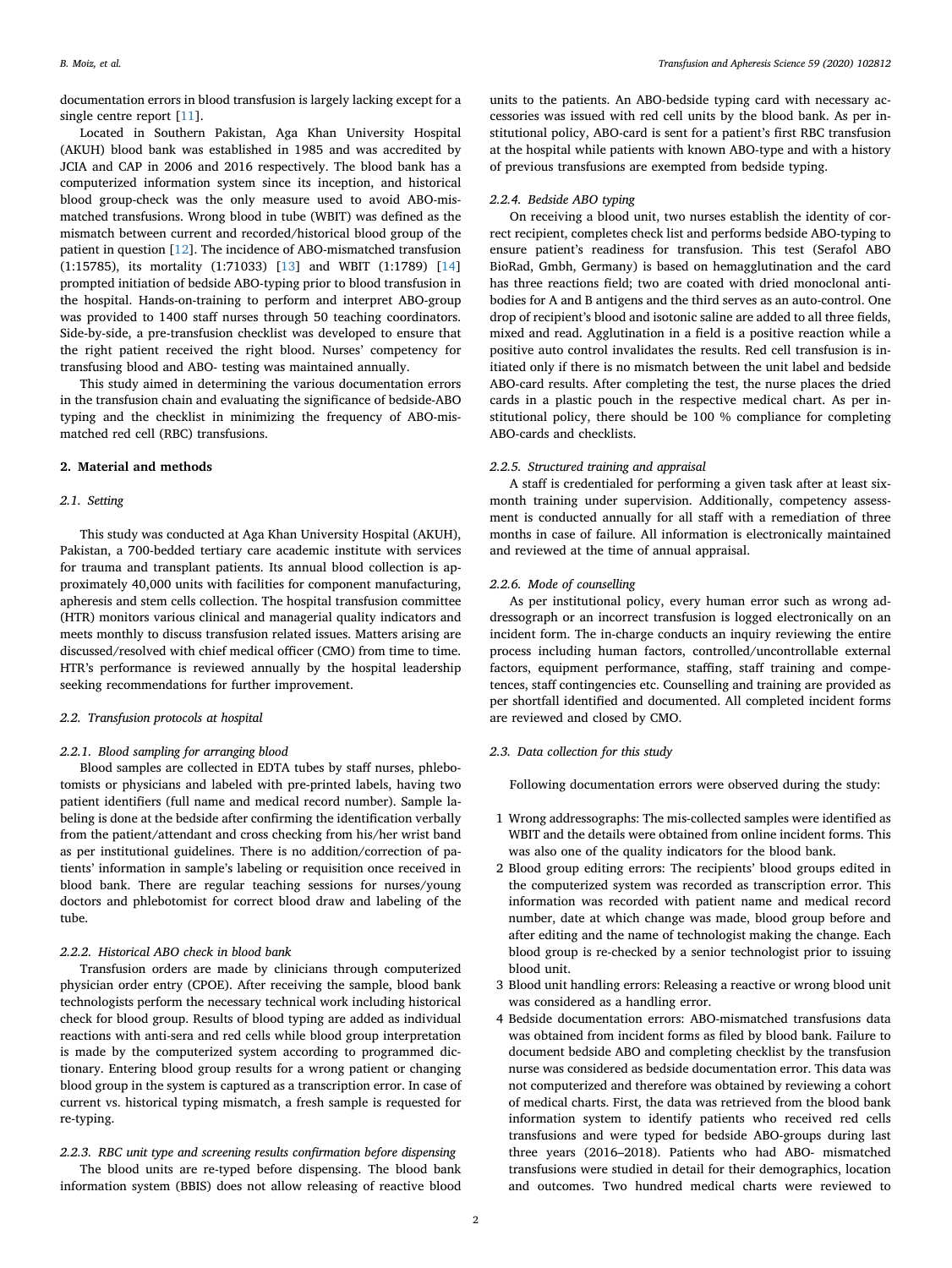determine the attributes of ABO-cards (technique, result interpretation and nurse traceability) and the checklists for completion.

#### *2.4. Data analysis*

Data was entered and analyzed in Microsoft excel 2010. Documentation errors during blood grouping and screening were expressed as % of total samples received for blood grouping prior to transfusion. Annual WBIT rate was determined exclusively on repeat samples to comply with Dzik WH et al. calculation [[15\]](#page-4-12) and was expressed as 1:n where 'n' is the number of patients receiving  $\geq 2$  red cell transfusions. This rate was adjusted for ABO frequencies for Pakistani population to account for "silent" WBITs that remained cryptic because of chance matching of ABO-type. Hence silent WBIT rate was obtained by multiplying the unadjusted rate with a correction factor of 1.4. This factor was calculated through 1/1-Q where Q=  $(0.23)^{2} + (0.35)^{2} + (0.33)^{2} + (0.09)^{2}$  representing frequencies of blood groups A, B, O and AB respectively as per our own blood bank data for blood donors.

Rate of mismatched red cell transfusions before (during 2014–2015) and after (during 2016–2018) bedside typing was simply calculated as a percentage of mismatched transfusions over annual totals of red cell transfusion. The observed number of attributes required for successful completion of ABO-cards and checklists was expressed as the percentage compliance of total reviewed charts where 100 % was considered as the threshold.

Pearson Chi-square (two-tailed) was used to evaluate significance of relationship between documentation errors over a period of years using Statistical package for Social Sciences version 24 (Chicago, USA). A *p*value < 0.05 was the threshold of significance.

#### **3. Ethical approval**

The study was conducted after approval from ethical review committee of Aga Khan University (#4886-Path-ERC-17) and conformed to standards as described in declaration of Helsinki. Being a retrospective study, informed consent was not required as per institutional ERC.

#### **4. Results**

#### *4.1. Sample collection errors*

A total of 43 WBIT was identified during 54,219 repeat blood samples where blood group was already defined in blood bank information system. Annual unadjusted and cryptic WBIT rate was consistent at 0.8 and 0.6 per 1000 samples respectively during 2016–2018 (*p-*value 0.859) [\(Table 1\)](#page-2-0). High output areas like ER, OR and ICU were mainly responsible for wrong addressographs. Interventions like monthly educational flyers and sensitization of personnel for correct blood draw failed as the number and turnover of health personnel (nurses/interns/ residents) was too large for error-control simply by education or counseling.

#### *4.2. Transcription errors*

For three years (2016–2018), a total of 105,064 tubes were received for arranging blood products [\(table1](#page-2-0)). Technologists made 1161 transcription errors in documenting blood group representing 1.1 %. Blood group was revised for 208 patients for various reasons ([Table 2](#page-2-1)). Continuous monitoring of transcription errors as a quality indicator with identification and counseling of concerned technologists led to the decline of these errors from 1.6 to 0.6 % in the last three years (*p*value < 0.001). Annual appraisal of technologists might also be a contributing factor for this reduction. It was observed that this kind of intervention was effective in a controlled environment like blood bank.

#### <span id="page-2-0"></span>**Table 1**

Documentation errors in labeling, blood grouping, screening for transfusion purpose for 2016-2018.

| $Year \rightarrow$                                         | 2016   | 2017     | 2018     | P-value      |
|------------------------------------------------------------|--------|----------|----------|--------------|
| Wrong blood in tube (WBIT)                                 |        |          |          |              |
| Total WBIT(n)                                              | 13     | 15       | 15       | 0.859        |
| *Repeat samples $(n)$                                      | 17,639 | 19,756   | 16,824   |              |
| **Cryptic WBIT rate (1: n)                                 | 1900   | 1844     | 1570     |              |
| Blood groups' editing for samples received for transfusion |        |          |          |              |
| Total edits (n)                                            | 557    | 402      | 202      | ${}_{0.001}$ |
| *Total tests performed (n)                                 | 35,096 | 35,235   | 34,733   |              |
| **Editing rate $(1; n)$                                    | 63     | 88       | 172      |              |
| Errors in handling blood units                             |        |          |          |              |
| Total edits (n)                                            | 1      | $\Omega$ | $\Omega$ | 0.368        |
| *Total blood units issued(n)                               | 63,711 | 63,754   | 63,609   |              |
| **Editing rate $(1; n)$                                    | 63,711 | $\Omega$ | $\Omega$ |              |
| Wrong red cell transfusion                                 |        |          |          |              |
| Wrong red cell transfusion(n)                              | 1      | 1        | 1        | 0.999        |
| *Total of transfused RBCs(n)                               | 22,797 | 22,792   | 23,896   |              |
| **Wrong transfusion rate (1: n)                            | 22,797 | 22,792   | 23,896   |              |
|                                                            |        |          |          |              |

<span id="page-2-2"></span>represents denominator for the given documentation error.

<span id="page-2-3"></span>\*\* n is expressed.

#### <span id="page-2-1"></span>**Table 2**

Reasons for blood group revision in patients receiving transfusion during  $2016-2018$  (n = 228).

| Reason for revising blood group                    |     |  |  |  |
|----------------------------------------------------|-----|--|--|--|
| Identification of correct Rh group                 | 100 |  |  |  |
| Identification of correct subgroups or rare groups | a   |  |  |  |
| Discrepancy in current and historical group        | 119 |  |  |  |

#### *4.3. Blood unit handling errors*

In 2016, the screening results were accidently edited for a unit resulting in transfusing a hepatitis B reactive blood product to the patient. This incident led to the removal of manipulation/editing option once screening results were released by the instrument. [Table 1](#page-2-0) shows edits rate for screening.

#### *4.4. Transfusion errors*

[Table 1](#page-2-0) summarizes the total RBC transfusions and ABO-mismatched transfusion rate. ABO-mismatched transfusion rate was 0.9 for 10,000 RBC transfusions (data not shown) in pre- and decreased to 0.4 in post-typing era. During post-bedside typing period (2016–2018), a total of 69,485 RBC units were transfused. Of these, only 22 % represent the first-ever red cell transfusions. Bedside ABO typing was performed during transfusion of 15,266 red cell units.

#### *4.5. Root cause analysis of incorrect red cells transfusions*

During 2016–2018, three wrong red cell transfusions were reported ([Table 3](#page-3-0)) and all were exclusively in ER. WBIT was the sole reason for two of the three errors. Review of bedside- ABO cards showed the incorrect technique of testing.

#### *4.6. Bedside ABO-typing and time-out*

The blood bank information system identified 268 patients for whom ABO-cards were dispensed during October to December 2018. Medical charts in record room were available for 211 (79 %) patients only, including 34 charts from emergency room. Review showed that ABO-cards and time-out forms were filed in 109 (52 %) and 185 charts (87 %) respectively. [Fig. 1](#page-3-1) summarizes the observations during clinical audit. Overall, the compliance for completing checklist, correct ABO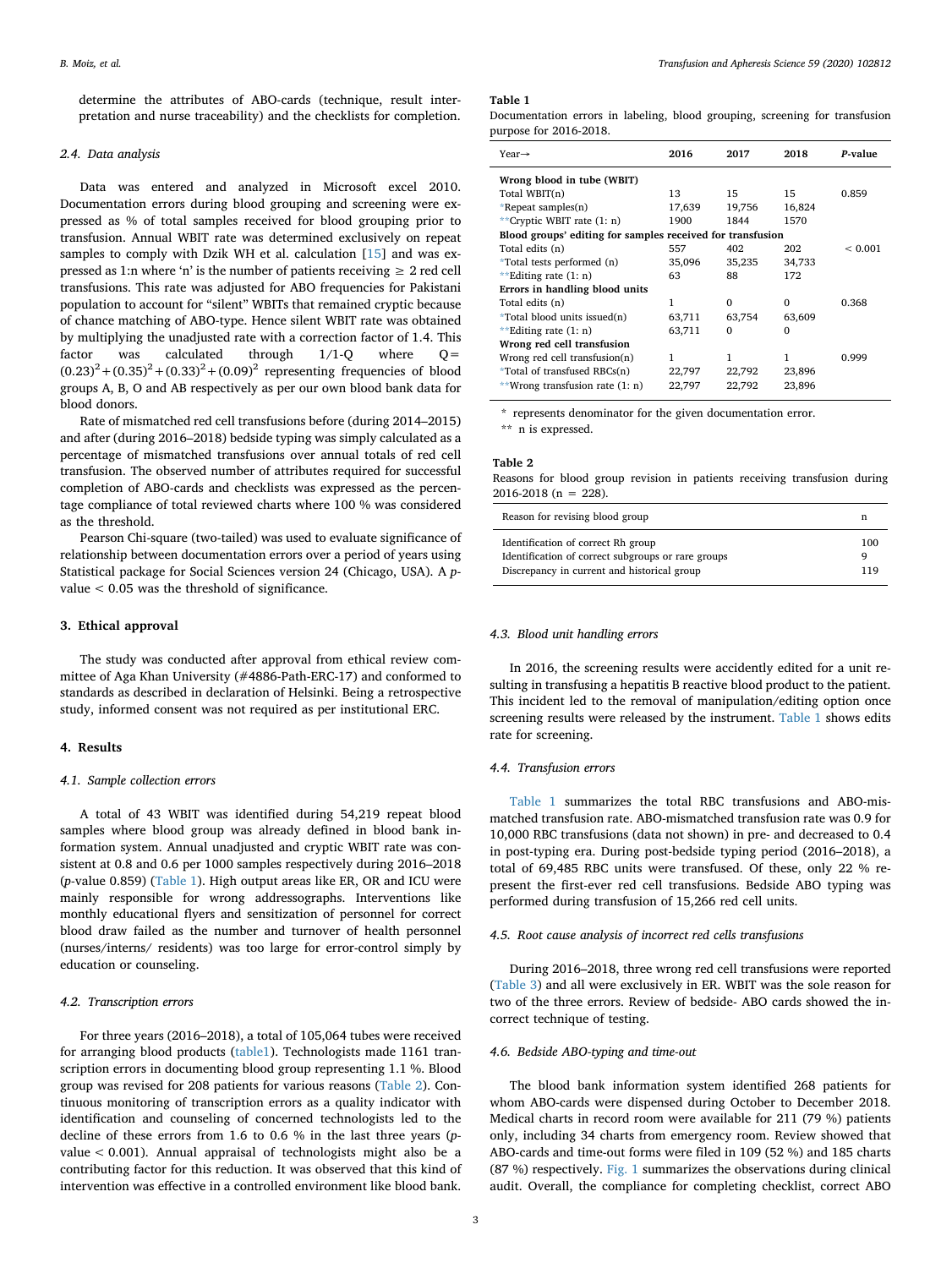#### <span id="page-3-0"></span>**Table 3**

|  |  |  |  |  |  |  |  | Morbidity and mortality associated with ABO-incompatible transfusions (2016-2018). |  |  |  |
|--|--|--|--|--|--|--|--|------------------------------------------------------------------------------------|--|--|--|
|--|--|--|--|--|--|--|--|------------------------------------------------------------------------------------|--|--|--|

| Year | Age in<br>Years<br>/Sex | Underlying<br>pathology | Location of<br>patients | Blood group of<br>recipients | Blood group of<br>transfused units | Volume received<br>(m <sub>l</sub> ) | Reason for error                 | Morbidity                 | Mortality |
|------|-------------------------|-------------------------|-------------------------|------------------------------|------------------------------------|--------------------------------------|----------------------------------|---------------------------|-----------|
| 2016 | 32/M                    | $RTA*$                  | ER                      | $Oh +$                       | $O +$                              | 250                                  | Technical error by<br>blood bank | Acute tubular<br>necrosis | Nil       |
| 2017 | 74/F                    | DLBCL**                 | ER                      | $O +$                        | $B +$                              | 250                                  | WBIT                             | Nil                       | Nil       |
| 2018 | 27/F                    | Ectopic pregnancy       | ER                      | $B +$                        | $A +$                              | 300                                  | WBIT                             | Acute tubular<br>necrosis | Nil       |

<span id="page-3-2"></span>\* RTA: Road traffic accident.

<span id="page-3-3"></span>\*\* DLCBL: Diffuse large B-cell lymphoma.

technique and appropriate ABO-interpretation was 88 %, 40 % and 24 % respectively in the reviewed medical charts.

#### **5. Discussion**

The study showed several documentation errors in transfusion chain. The silent WBIT rate was 0.6 per1000 repeat blood samples and stayed consistent during 2016–2018. Transcription errors reduced from 1.6 to 0.6 % with repeated training of technologists. Bedside ABOtyping and check lists were effective in reducing the rate of ABO-mismatched transfusions from 0.9 per 10,000 RBC units in pre- to 0.4 in post-typing era.

Correct blood sampling/labeling is the first step related to transfusion safety. Though definitions for WBIT and policies for blood sampling differ worldwide, mis-collected tubes are frequently identified in the laboratory setting. This is extremely important in relation to transfusion as WBIT can be potentially fatal for a patient who receives ABO-incompatible transfusion due to a blood unit arranged according to the blood type of mis-collected tube. Silent WBIT rate in this study was 1 in 1628 repeat samples which is not-so-good performance when compared to WBIT rate of 1:1986 in 190,406 repeat blood in a large multi-center international study [[15\]](#page-4-12). The report considered a WBIT rate of > 1:1000 as the worst performance. It also highlighted the significance of using national patient identification systems in Sweden and Finland which was associated with very low estimates for WBIT. Blood banks at United States and European countries reported WBIT rate ranging from 1:1303 to 1:3448 though definitions and calculations differ [\[12](#page-4-9)]. A recent report from India reported an incidence of 1: 3602 in 61,237 repeat samples for ABO grouping. Though appropriate training of medical staff and phlebotomist is critical in correct blood sampling, we found that these were ineffective in preventing WBIT by

itself. To counteract human errors, robust electronic devices e.g. barcode system or RFID for patient identification may reduce WBIT rate. For example Kaufman RM et al. in 2018 observed a crude WBIT rate of 1:10,110 during manual patient identification in contrast to only 1:35,806 during electronic identification (p < 0.0001) and a fivefold decrease in adjusted WBIT rate [\[16](#page-4-13)]. 'Group check' sample or requiring second sample to confirm blood group may increase WBIT detection and minimize sampling errors [\[17](#page-4-14)]. In our institute, we are acquiring hardware system for scanning barcode on wrist band for patient identification at the time of blood draw and when transfusing the patient. The policy of blood grouping every patient admitted in the hospital is also under consideration.

Editing of a blood group is a serious issue. Technologists' editing was high at 1.6 % in 2016 but decreased to 0.6 % in 2018. The introduction of new blood bank information system in 2016 and difficulties in entering the results faced by technologists resulted in these errors. Continuous training of technologist resulted in decline of editing in blood grouping. Similarly, human errors in releasing a sero-reactive unit were eliminated through interfacing of instruments with BBIS eliminating the possibility of editing/manipulating the screening results.

Final bedside check for establishing the correct blood unit for the intended recipient is another element of transfusion safety. In fact, this is last opportunity to evade ABO-incompatible transfusions or human errors. One of the ways of establishing recipient identification is doing bedside ABO-typing prior to blood transfusion. This method was de-scribed as early as 1990 [[18\]](#page-4-15); however, its reliability was questioned soon after its inception [\[19](#page-4-16)[,20](#page-4-17)]. Bedside check for ABO group can detect up to 93 % of ABO- incompatibilities and this sensitivity increased to 99.6 % by adding data matching check [\[21](#page-4-18)]. These two controls were probably the reasons underlying low incidence of ABO-incompatible

<span id="page-3-1"></span>

**Fig. 1.** Compliance of completing bedside-ABO typing (blue bars) and checklist (red bar) in 211 medical charts. Red bar indicates 100 % threshold for compliance.